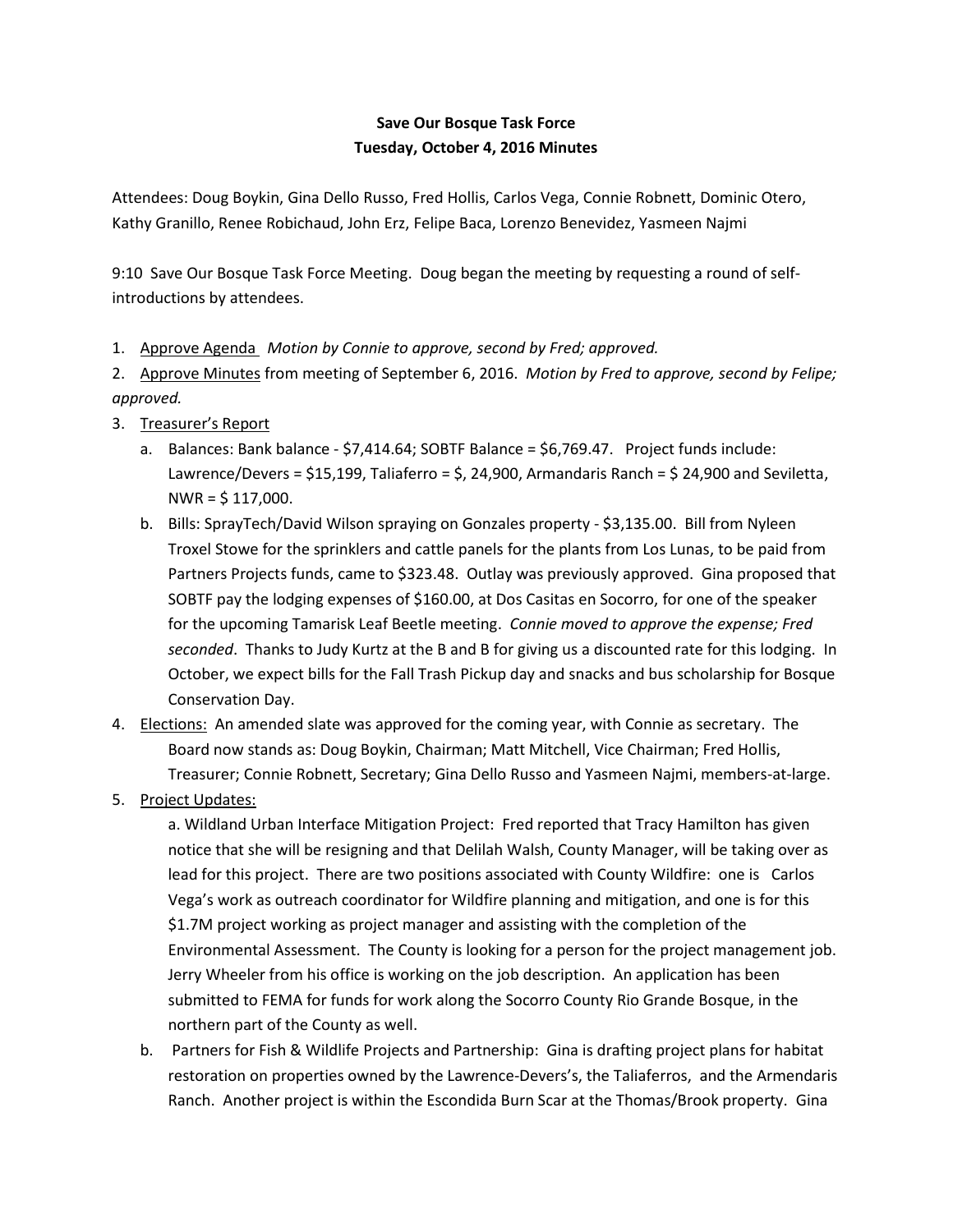described a developing plan for the Pack acreage, to include mastication followed by a cool season burn. Fred suggested this burn could serve as a training exercise for volunteer fire departments if it goes through.

- **c.** Sevilleta has \$117K for construction of an outlet structure and gate and some planting. \$6K will go into SOBTF funds for administration, via an invoice from SOBTF to Sevilleta.
- c. Riverine Parks/SNA: Task Force members will meet at the end of Otero Street today at 1:30, to drive along the levee project with a representative from USACE (Jacob Chavez is not available). Slated for discussion are how to spend the \$600 proceeds of the Armendaris tour raffle (maybe to repair picnic tables), ramp locations, and maintenance for the levee toe.
- d. Rio Grande Trail, Socorro Valley Trail efforts: There have been two meetings. Gina will follow up on posting maps. She requested a 5-mile map corridor be considered so we could highlight the connections to other area trails and visitor opportunities.
- e. Other: Central Socorro Bosque severance project. \$750K has been allocated for work to be performed on state- and federally-owned land. 1/3 of this amount is to be spent at the BLM inholding near the Rhodes Ranch; Doug is preparing a work plan, and Will has begun work. The remainder of the \$750K will be spent at other MRGCD and the Escondida Burn Scar.
- 6. Restore our Rivers Initiative: Gina provided a brief overview of the 5-state Tamarisk Coalition initiative to meeting attendees and an update on fundraising for the required \$45K. Friends of the Bosque del Apache have committed \$5,000 for 2017 and may be able to give an additional \$10K in 2018. Gina has submitted grant proposals to McCune for \$15K in 2017 and will do so again in 2018. Gina will provide a position paper at a later date.
- 7. New Outreach Coordinator for Socorro County: Carlos Vega, the new Public Outreach Coordinator, introduced himself and discussed his vision to reach out to residents in Bosquecito, Hop Canyon, Alamo, and other communities in the County and to reach across to other agencies to spread the "Ready, Set, Go!" Firewise messaging. His contact numbers are: office – 575.835.2029, cell – 575.418.7977
- 8. Fall events: Planting at Rhodes property will be conducted on October 12. SWCD has 600 shrubs from the Los Lunas plant materials facility. Bosque Conservation Day will be October 21; Nick is finalizing plans, and 4H is on tap to help; Fall Trash Pickup Day will be October 28; meet at San Antonio Park. Felipe Baca is the new MRGCD Bosque Patrol officer for our area; he reported that he has been having some success in citing people dumping trash along the river.
- 9. Tamarisk Leaf Beetle meeting planning: Gina indicated that 25 people are signed up for the meeting on October 19, which will cover concerns about habitat, facts of beetle behavior, fire control in view of tamarisk defoliation, and larger scale restoration discussion. Yasmeen suggested inviting the Bosque Ecosystem Monitoring Program. Gina will arrange lunch for about 30 people from Bodega Burger. Meeting will be at the County Annex, starting at 10:00 and going to about 3:00 or 4:00. Shannon Hatch and Vicky Ryan will be presenting.
- 10. MRGCD Valley tour: Yasmeen is working on dates for a tour of projects, and hopes to garner attendance from the boards of directors of RGALT, MRGCD, SOBTF, Socorro County Commissioners